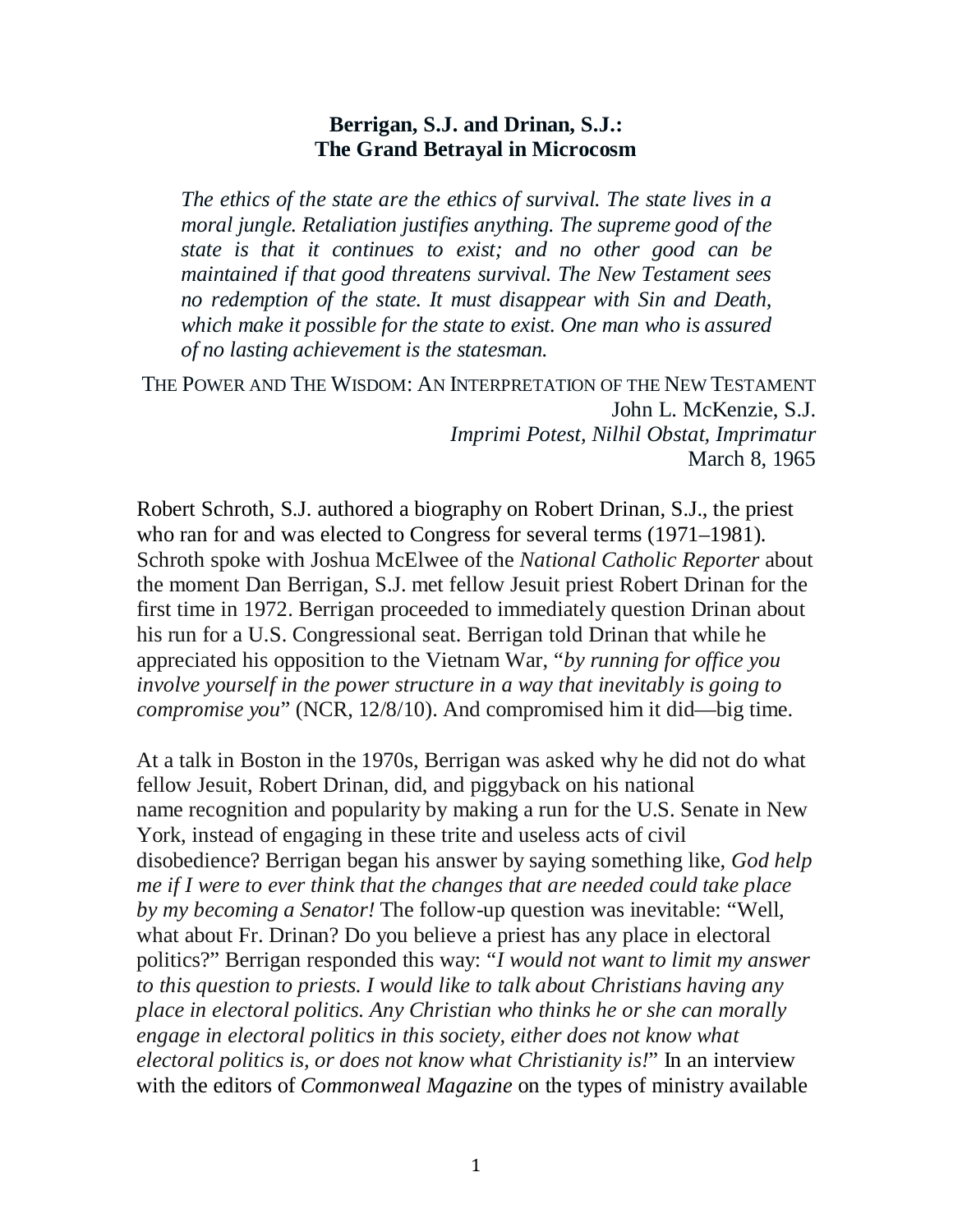to a priest, Berrigan remarked: "*A pure political solution in electoral politics is a dead end. It suffocates the independence of the Gospel. The political priest is the one I would have the least patience with*."

# **Merely a Tactical Disagreement?**

Are the differences between Berrigan, S.J. and Drinan, S.J. merely a disagreement over the tactics to be used to bring about authentic change for the good in the lives of individuals and in society? Or do the different choices of Berrigan and Drinan represent antithetical options, i.e., choices that are totally incompatible with one another?

Perhaps the words of another Jesuit from 1966, a world-renowned Biblical scholar in his day, the late John L. McKenzie, S.J., might help clarify matters. About the temptations of Jesus in the desert, he writes this:

*Matthew and Luke have the story of the three temptations. The order of the three temptations differs in the two Gospels. The offer of power over the kingdoms of the world is placed third by Matthew and second by Luke. Jesus rejects the offer with a quotation from Deuteronomy 6:13 in which it is commanded that worship be given to Yahweh alone. Certainly the story means that secular power is not to be acquired at the price of the worship of Satan. But do we grasp the full import of the story if we think that the only thing wrong with the offer of secular power is that it comes from Satan? In the New Testament, "the world" in the pejorative sense is under the power and the authority of Satan; the reign of God, which Jesus announces, is opposed to this power and the struggle between the two reigns is constant and deadly. St. Ignatius Loyola made this the theme of the meditation on the Two Standards in the SPIRITUAL EXERCISES. Like most Christian interpreters from early times, St. Ignatius, did not question the implicit assertion in the temptation narrative that secular power is Satan's to give. The offer is not rejected by Jesus because Satan is unable to deliver what he promises. It is rejected because secular power is altogether inept for the mission of Jesus, indeed because the use of secular power is hostile to the mission of Jesus*.

# **Drinan, Albright, Rice**

Therein lies the root of the Drinan, S.J/Berrigan, S.J. confrontation and the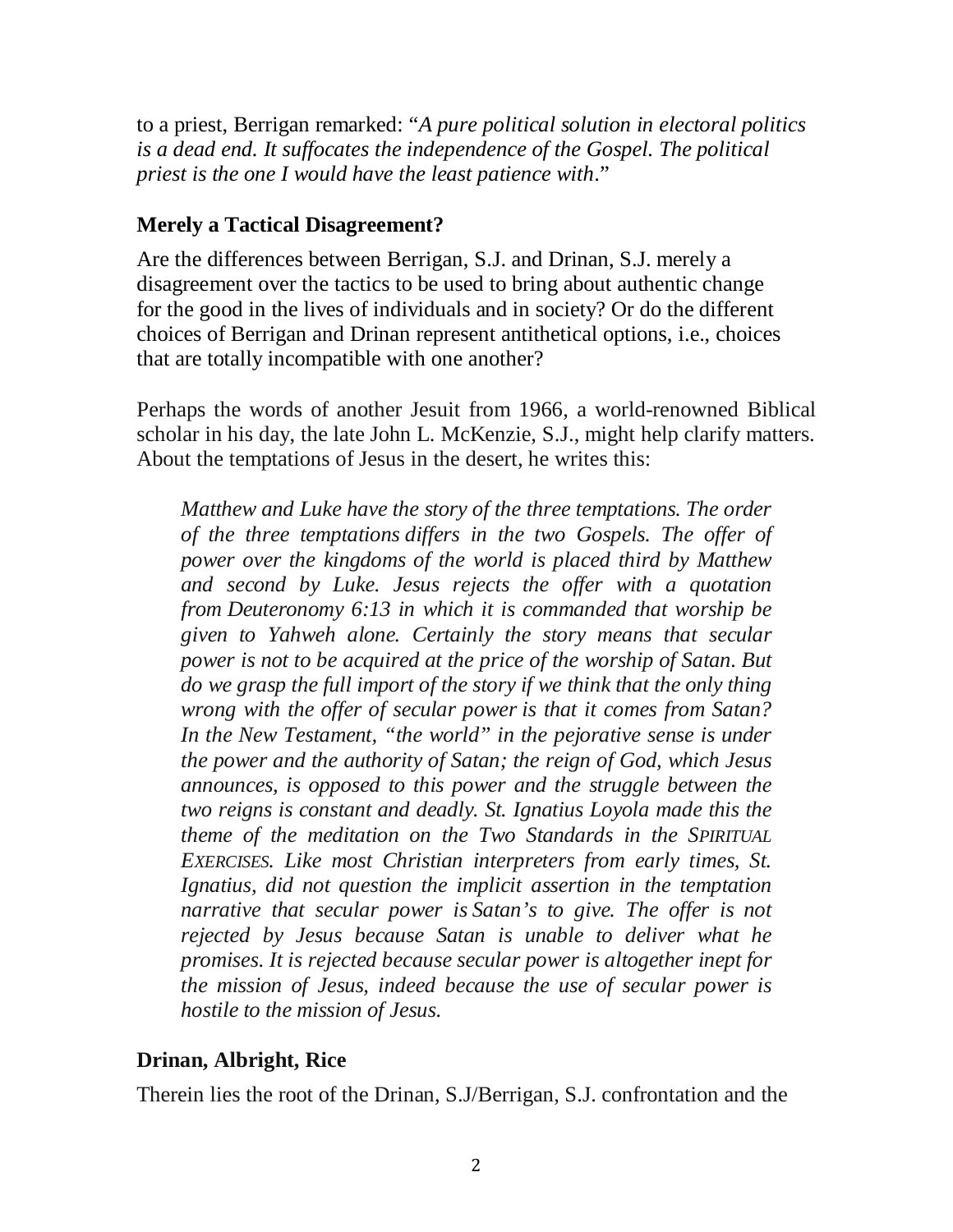institutional Church's grand betrayal of Jesus in all its irreconcilable starkness: "…*the use of secular power is hostile to the mission of Jesus.*" Therein also lies the inability of the Constantinian Church to effectively and fully proclaim what Jesus proclaims in the Gospels. The Jesuit Order is of course a major, worldwide, hundred billion dollar Constantinian fiefdom within a worldwide Constantinian Church of wealth untold. Its underlying *modus operandi* and default position are in the model of secular power, i.e. justified violence, as is the case with all the Constantinian Churches in general. U.S. Congressman Robert Drinan, S.J., like Madeleine Albright, pulling down a high six-figure salary from Georgetown University, S. J., and like Condoleezza Rice receiving a honorary degree from Boston College, S.J., is but a logical extension of a Christianity and an of an Order delivered over to secular power and its source—that is, delivered over to what is both utterly *inept for carrying out the mission of Jesus* and actively *hostile to the mission of Jesus* as recorded in the Gospels.

Daniel Berrigan, S.J., like all Jesuits, although physically living from the accumulated fruits of Jesuit secular power for almost seventy years, nevertheless refused to become jesuitical and justify the secular power operations of the Jesuit Order. To the contrary, he was challenging and outspoken in his critique and denunciation of the anti-Gospel reality and the anti-Gospel consequences of violent secular power and its justification in the Jesuits and in the Church. With his remarkable literary skills, he did not hesitate to reveal its corrupting effects on those who latched onto it and onto the institutional Churches that lived by it.

Let me reiterate: The differences embodied in the life choices of Drinan, S.J., and Berrigan, S.J., in relation to the matter of secular power being employed by Christians as a means of following Jesus are radically incompatible at their core: if one is the will of God as revealed by Jesus, then the other is not. It's that unambiguous.

### **Essential Discordance**

It is important to note that the essential discordance between what Drinan enfleshed and what Berrigan embodied was known both in the Jesuit Order and in the larger Church. In 1970, Donald Gelpi, S.J., S.T.L., Ph.D., of the faculty of the Jesuit School of Theology at Berkeley wrote a book titled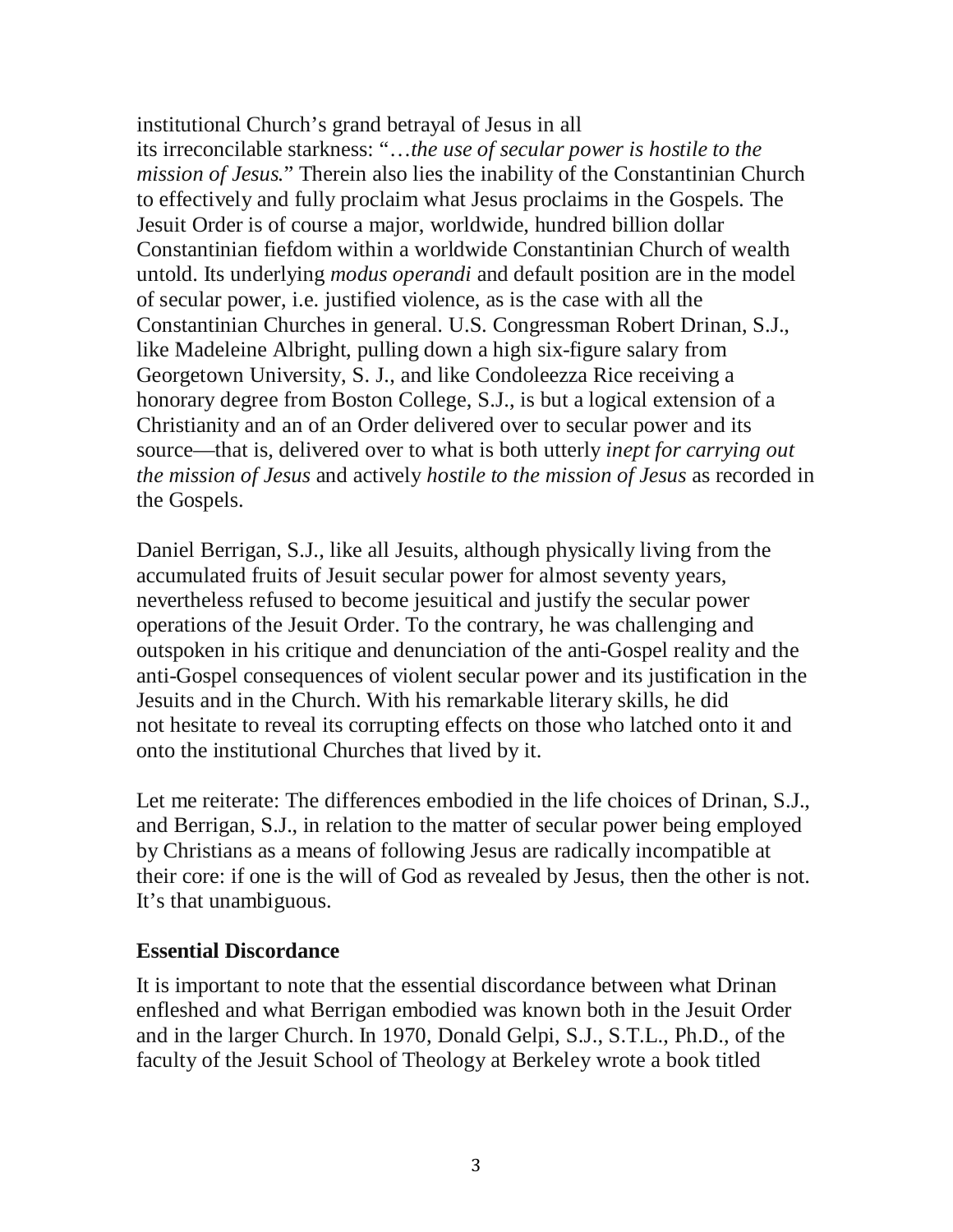DISCERNING THE SPIRIT. In it, he also discusses the temptations of Jesus in the desert:

*The temptation in which Jesus is offered "all the kingdoms of the world and their splendor, if you will worship me" is the most direct of all. It is the temptation to abdicate utterly the way of service and to choose in its place the way of temporal power and dominion. Jesus' reply is direct and unequivocal, "Be off, Satan! For Scripture says, 'You must worship the Lord your God and serve Him alone."*

*Thus, of the three temptations, this is the most crucial for a Christian understanding of service. In it Jesus is presented with two clear options: either to continue on the way of service He has begun, with a clear understanding of the risk and suffering involved therein, or to seek the way of political and temporal power. The two ways are incompatible: to choose one is to abdicate the other; and Jesus' resolution of the problem is pointedly clear and unambiguous. He must abdicate the way of temporal power. For to do otherwise would be nothing else than to place Himself under the dominion of those very forces of evil and chaos which he had come out to the desert to conquer.*

*What Jesus saw clearly in this final temptation, then, is that the renunciation of coercive power over people is inseparable from the sense of purpose that motivated His mission as Son and Messiah. That is to say, as the wisdom of God incarnate, He was aware that were He to yield to this final temptation and choose the path of power as a means of accomplishing His Messianic mission, He would be effectively abdicating His very Sonship and abandoning the salvific mission he had received from His Father.*

### **An Effete Illusion**

Bob Drinan, S.J. and Dan Berrigan, S.J. both of whom I knew personally, were living by and proclaiming contradictory understandings of the same text. This would be of limited import if the texts being interpreted, i.e., the teaching of Jesus by word and deed in the Gospels, were merely human philosophical speculation. But, they are not. They are the definitive revelation of God's Truth, of God's Will and of God's Way of eternal communion with Him. Since Berrigan's, and Drinan's interpretations are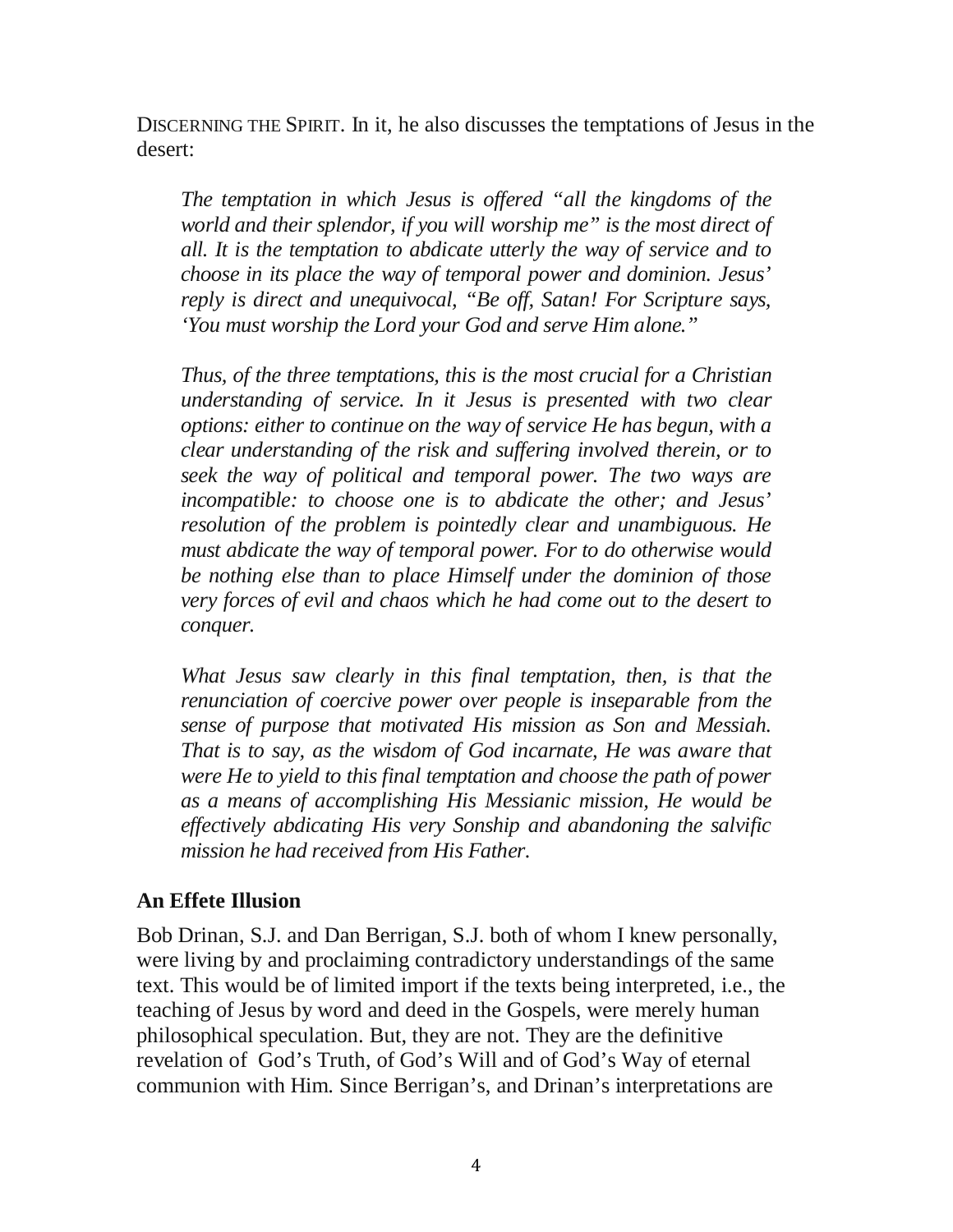contradictory, both cannot be true. Nor can both be chosen in the same moral moment. To choose one is to renounce the other. *The two ways are incompatible*. Either Drinan, S.J. or Berrigan, S.J. is living and preaching an effete illusion.

But how can this possibly be the case? Both spoke out on behalf of the poor, against the Vietnam War and for peace. Both believed in Jesus, both were Baptized, both were Jesuits, both were lionized by the same liberal-to-left Christian and non-Christian people and publications. True enough; however, the means by which a person or group plans to accomplish an end are every bit as important as the end itself. As Aquinas points out, "Means that cannot achieve their ends are illusions." And as Gandhi points out, "The means are the ends in embryo, as one chooses his means he gets his ends. That is the iron laws of the moral universe." Or, as Saint Paul states it, "*Do not be deceived. God is not mocked. A person reaps what he or she sows*" (GAL 6:7).

A person may sow corn or violence and if he or she does they will reap corn or violence. They may PR and brainwash the public into believing and calling corn 'wheat' and violence 'peace,' but the product and fruits of sowing corn will be corn, of sowing violence—whether it be labeled legal or illegal, legitimate or illegitimate, romantic or sordid—will be violence. The Eternal Kingdom (Reign) of God, which "*does not need the sun or the moon to shine on it, for the glory of God gives it light, and its lamp is the Lamb*" (RV 21:23), can only enter or be entered into by the means of the Kingdom of God, which are the means of the Lamb of God, not the Imperial Lion

# **AMDG?**

The means chosen by Drinan, S.J., i.e., legalized violence, and the means chosen by Berrigan, S.J., Gospel nonviolence, are contradictory of each other and therefore both cannot be *"ad maiorem Dei gloriam inque hominum salute"*—"for the greater glory of God and the salvation of humanity" which is not only the motto composed by Saint Ignatius Loyola, S.J., but also the ultimate purpose and end for everything that the Jesuit Order is to be about. It is the *raison d'être* for its existence. Of course, if a Jesuit or a Christian can work for the "greater glory of God and the salvation of humanity" by doing the direct opposite of what Jesus, the Incarnate Word *(Logos*) of God (Jn 1:1ff) and the "glory of God the Father" (PHIL 2:11; HEB 1:3; 2 COR 4:4), reveals by word and deed is the Way to glorify God by our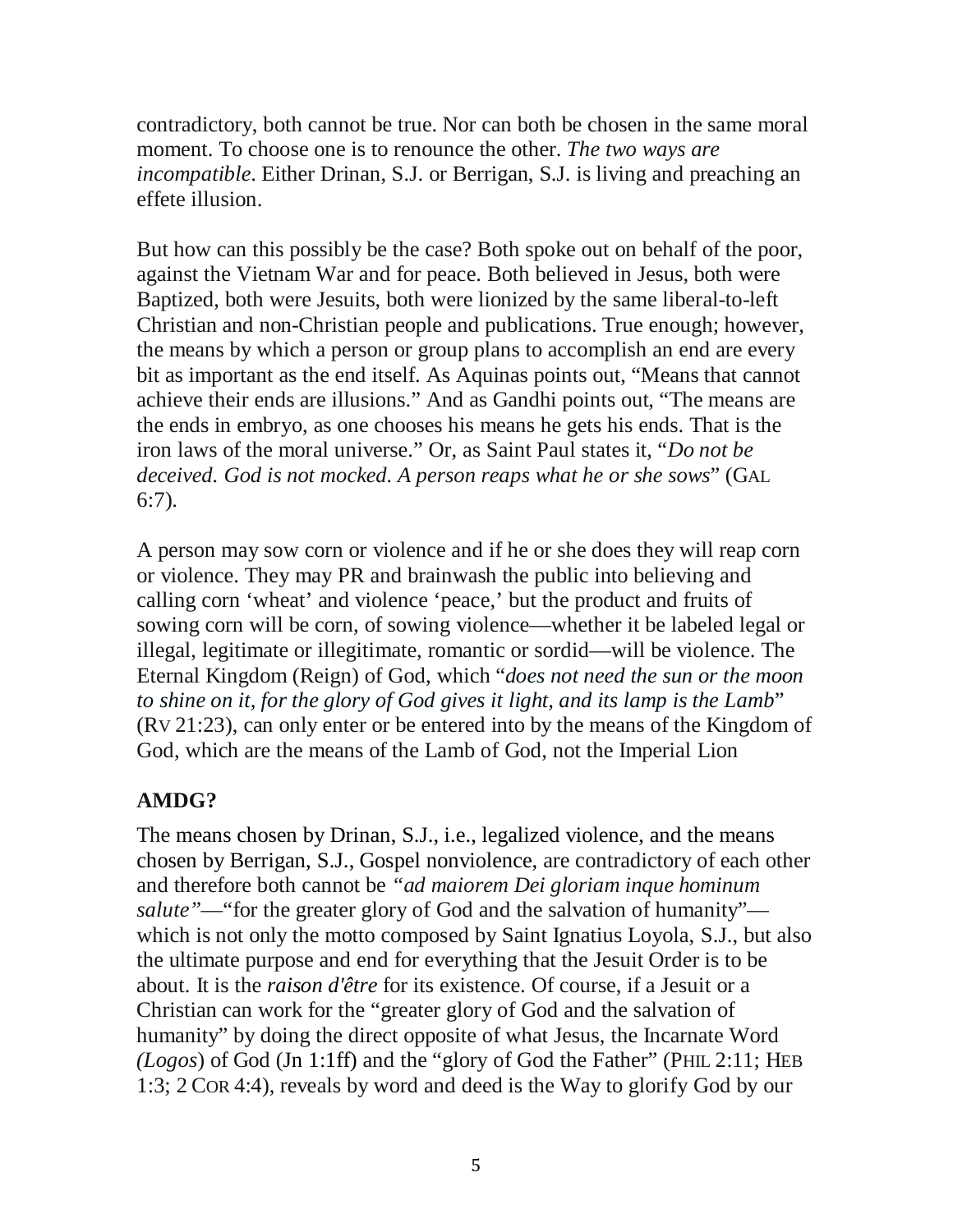lives and the to Way Eternal Life, then there is no problem with employing means contradictory to His as the Way to work for *"ad maiorem Dei gloriam inque hominum salute."* But there is nothing in the person or teaching of Jesus in the Gospels that even hints that such an option is open to His chosen disciples as a Way to glorify God or to participate in the salvation of humanity. Indeed, it is the opposite that is communicated. He is *the* Way not *a* Way to peace among human beings and to eternal communion with God.

Remember: Both Drinan and Berrigan belonged to the Society of Jesus. Can any society, a religious order or otherwise, be truthfully called a "society of Jesus" if it is not following, in word and deed, the revelation/teaching of Jesus via His words and deeds about God and God's Will and God's Way as unveiled in the Gospels? Of course, canonically or in the public press a group can be designated "society of Jesus", but that is just an institutional Church or secular media designation. The incarnational *sine qua non* of any society that desires to be an authentic society of Jesus is its unconditional commitment and effort to live Jesus' *"new commandment: "Love one another as I have loved you."* This commandment, the CATECHISM OF THE CATHOLIC CHURCH declares, "contains the entire Law of the Gospel" (§1970) and "summarizes all the other commandments and expresses His entire will" (§2822). This means that if a Christian or a society of Christians wishes to burn witches in good conscience, all he, she or they have to do is show that Jesus would have burned witches, that is, that burning witches is "loving as I have loved you." I would add, parenthetically, that he, she or they must provide evidence for the validity of this perception of Jesus and this interpretation of His "new commandment" rising to the degree of moral certainty demanded before any Christian can burn witches or intentionally destroy a human being under any conditions for any reason.

### **Following Jesus by Not Following Him**

Now if as Donald Gelpi, S.J. states, "[Jesus] *must abdicate the way of temporal power. For to do otherwise would be nothing else than to place Himself under the dominion of those very forces of evil and chaos, which he had come out to the desert to conquer,"* then must not those who desire to be His disciples and follow Him, who wish to build a society that is the extension of Him, His Way, and His salvific mission in time and space, that wishes to glorify God, have to refuse "*to place* [themselves] *under the dominion of those very forces of evil and chaos, which Jesus had come out to*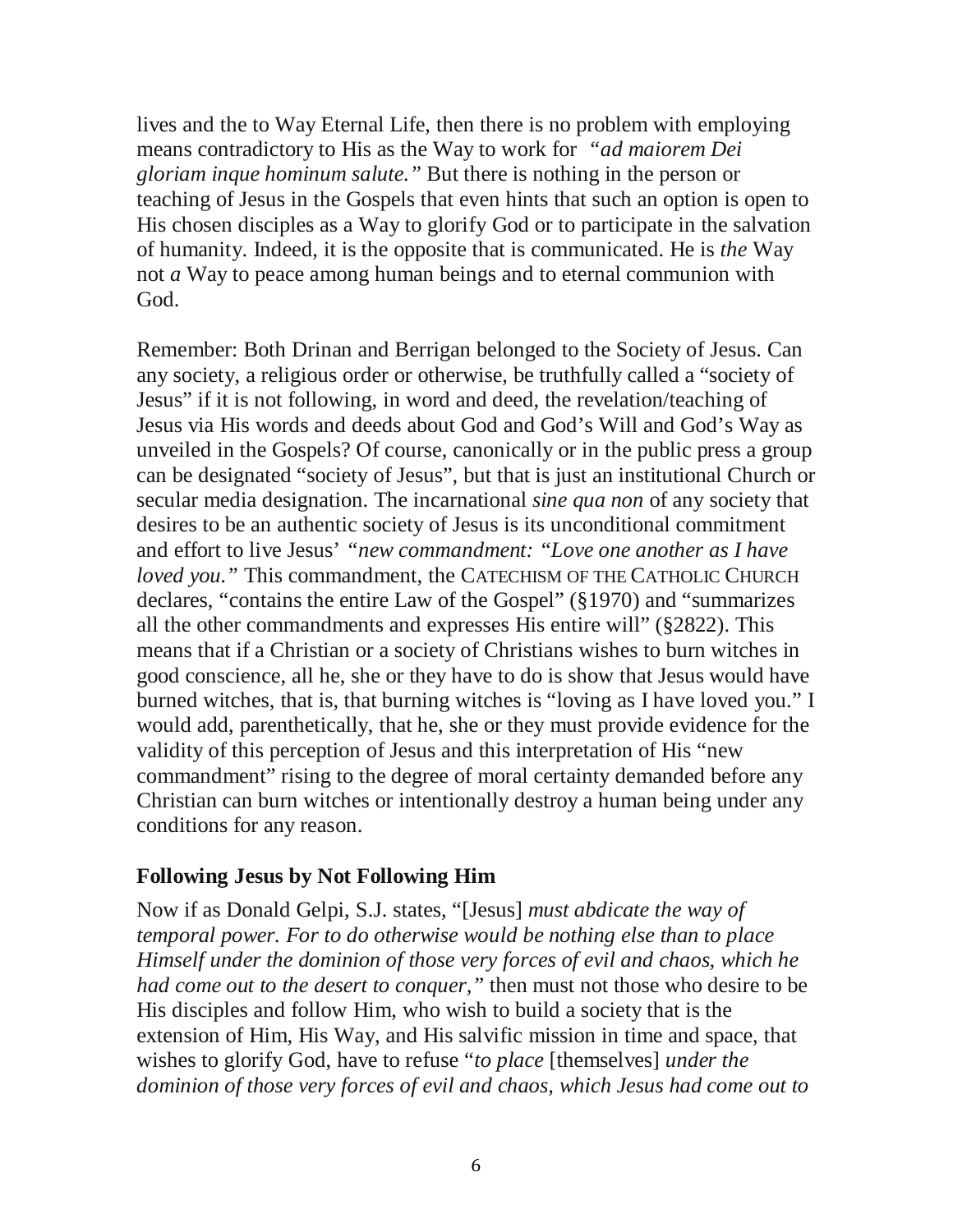*the desert to conquer,"* namely, *"the path of temporal power as a means?"* Must not those who desire to be His disciples and follow Him, who aspire to build a society, e.g., a religious order or an institutional Church, that is the extension of Him, His Way, and His salvific mission in time and space, have to, in the words of the late John L. McKenzie, S.J., *"reject secular power not only because it is altogether inept for the mission of Jesus, but also because the use of secular power is hostile to the mission of Jesus*?"

The world, again in the pejorative sense, runs on dominative power, secular power, the power of coercive violence. Nations and states, by definition and by structure, are totally perishable human organizations suffused in violence. Leo Tolstoy cuts through the murky mythological deceit in which all states brainwash those born within their jurisdiction, and straightforwardly and incontrovertibly describes the default *modus operandi* of every state:

*In spite of the unceasing efforts made by men in power to conceal this and to ascribe a different meaning to power, political power is the application of a rope, a chain by which a person will be bound and dragged along, or of a whip, with which he will be flogged, or of a knife, or an ax with which they will cut off his hands, feet, ears, head—an application of these means or the threat they will be used. Thus it was in the time of Nero and of Genghis Khan and thus it is, even now, in the most liberal of governments*.

Is this true or false for the United States, England, Canada, France, Germany, Norway, Japan, Sweden, China, Vietnam, Italy, Argentina, Israel, Poland, Russia, Spain, India, Romania, Greece, etc., today? Yesterday? When Drinan, S.J. ran for Congress? Was he not in Congress to exercise that type of power by wrangling to get that type of power as the enforcement mechanism for his ideas?

Is the type of power Tolstoy describes, the type of power that Jesus sought or employed in the Gospels? If not, what is a Jesuit, a Catholic priest or any Christian, doing seeking to get his or her "mitts" on the levers that control that type of violent power in order to force people to conform to his or her ideas?

**"Get Behind Me, Satan!" Placing Oneself Under Satan's Power by Using Satan's Power.**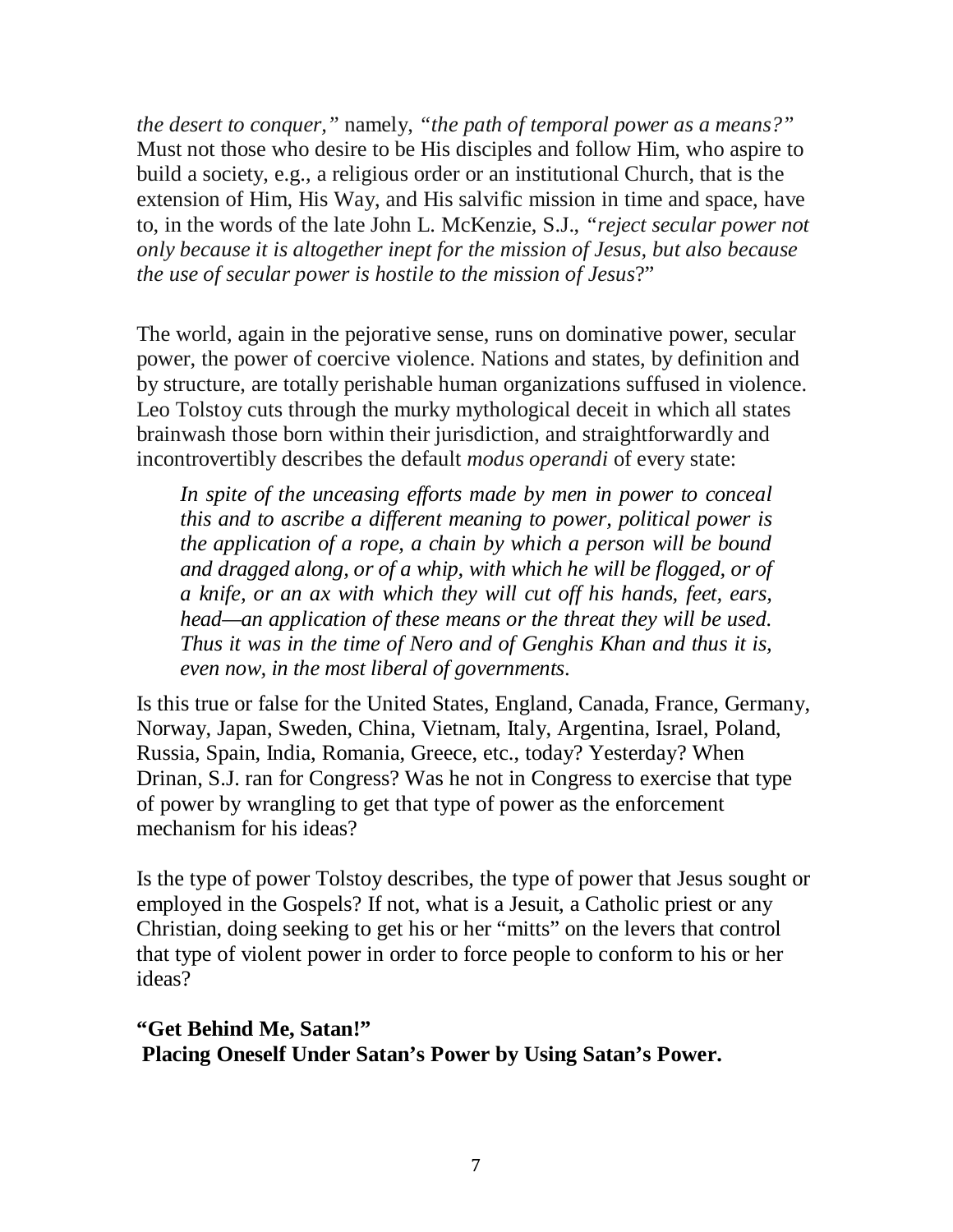The difference between Drinan, S.J. and Berrigan, S.J. is not a superficial disagreement over tactics and strategies on how to do the Lord's work. It is as fundamental as this: One is doing the Lord's work and the other is doing what is "*hostile to the mission of Jesus*." One is doing the work given to him by God Incarnate; the other is *"placing himself under the dominion of those very forces of evil and chaos, which Jesus had come out to the desert to conquer."* One is going *"the way of political and temporal power."* The other, like Jesus, is "*abdicating the way of temporal power.*" For one it is the Way of conversion to the truth of the Gospel by witnessing to it, even if it means being crucified by the political and religious powerhouses of the day. For the other, it is the way of coercing, via state violence and by the threat of state violence, human beings to conform to ideas they do not see as true. Both claim they are following Jesus! Beyond that, both have large numbers of mutual Christian admirers, i.e., Constantinian Justice and Peace liberals and radicals, who do not see that the way one of these men is following and proclaiming as Gospel truth is essentially a negation of the way the other is following and proclaiming as Gospel truth.

Most of the men of the Society of Jesus I have encountered seem to evince an obliviousness or bland indifference to the ominous and far-reaching seriousness of communicating to people by word and witness that diametrically opposing ways are both in conformity with the will of God as revealed in the Gospels by Jesus for His disciples. The spiritual and moral absurdity of giving active, public, intellectual support to the notion that both "X" and "not X" can be the truth taught by Jesus, the Word (*Logos*) of God "made flesh" in the Gospels, seems to phase Jesuits no more than it phases Bishops. If "X" is true then "not X" is false. Drinan, S.J. and Berrigan, S.J. cannot *both* be authentically living and witnessing to the truth of the Gospel as presented by Jesus in the Gospels.

It may be a witness to Christian love that the Order took care of Dan Berrigan and Bob Drinan equally well until their deaths. But it is not a witness to the truth of Jesus in the Gospels that the Society of Jesus espouses and promotes as the truth of Jesus for the Baptized disciples of Jesus, both Drinan's use of violent coercive power over people backed by the military and police operations of the state and Berrigan's rejection of Christians employing violent coercive power over people. Chronic Jesuitical flip-flopping and hopping by a Christian between "X" as the truth of Jesus and "not X" as the truth of Jesus is anti-evangelical and false witness. If "X" is the Way of Jesus, then the Society of Jesus, as well as the institutional Church, should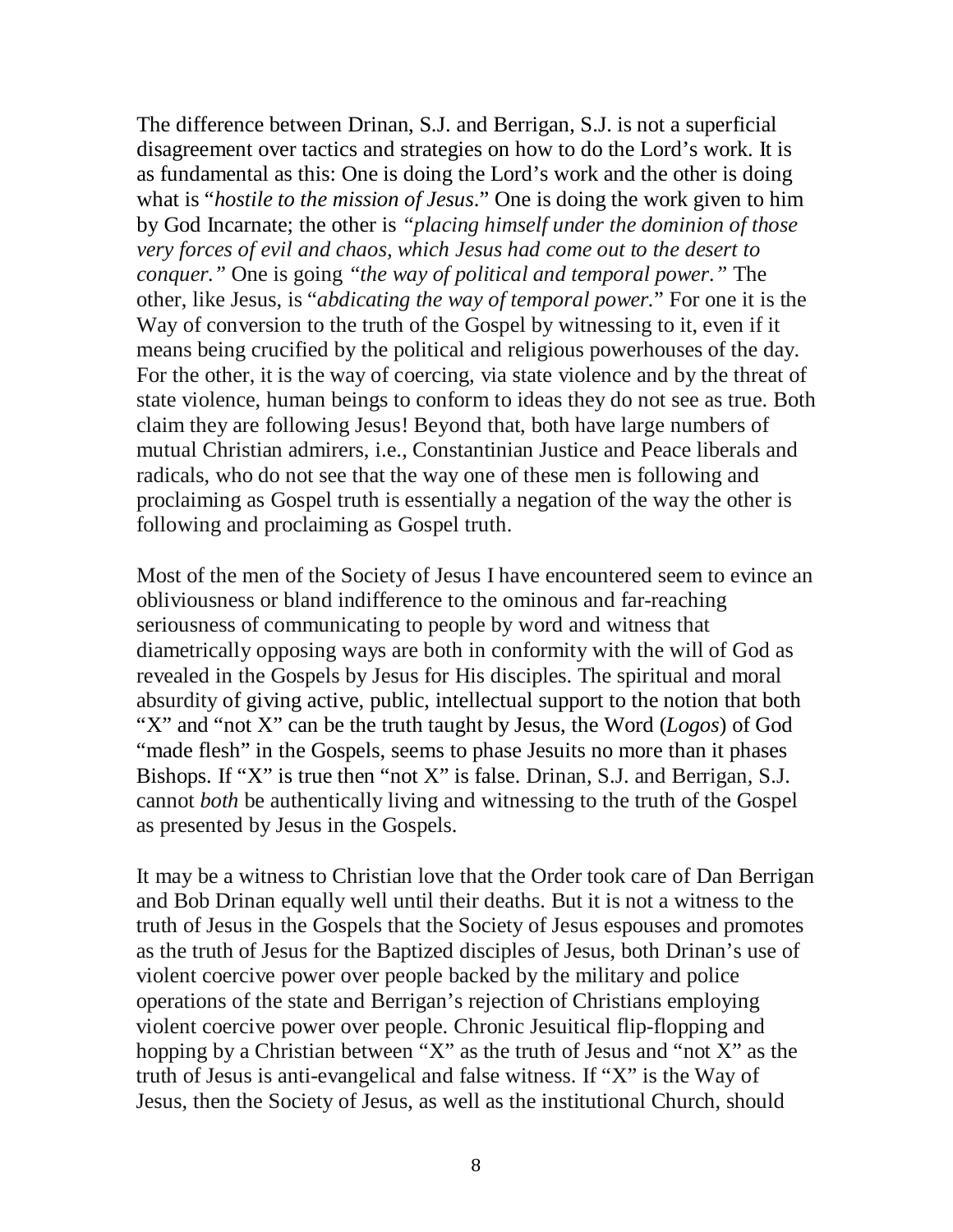follow it. If "not X" is the Way of Jesus, then the Society of Jesus and the institutional Church should follow it. But, frenetically and inveterately hopping between "X" and "not X," between "*Yeah, Bob!"* and *"Yeah, Dan!*" as the truth of Jesus in the Gospels cannot be a valid, tenable or believable witness to the Person and message of Jesus in the Gospels.

### **Self-blinding**

What is so difficult about seeing the intrinsic, unbridgeable spiritual and theological abyss between the power essential to the state and the power essential to the Gospel, between the power of the Caesars and the power of the Christ? Between Drinan, S.J. and Berrigan, S.J.? Is Tolstoy wrong? Perhaps men as highly educated as the Jesuits need to hear what Tolstoy said, embellished with a little bit of ivy. Carl. J. Friedrich, Eaton Professor of Government at Harvard University, states, with a clarity equal to that of Tolstoy, on the final page of his 400-page book, THE PATHOLOGY OF POWER: *"Our analysis has, I hope, shown that politics needs all these dubious practices; it cannot be managed without violence, deceit, betrayal, corruption, and propaganda."* Why can't your run-of-the-mill S.J., possessing an education that only the Rockefellers could afford, not see this cauldron of evil without which governmental politics cannot exist? Why can't the S.J. Order see it? Why can't bishops and cardinals and popes see it? Why can't they see that participation in such organized, institutionalized, and systematized evil is antithetical to anything Jesus even did or could do, and therefore must be antithetical to His chosen disciples lives, if their desire is to faithfully follow Him? Why?

It is a truism, applicable about eighty percent of the time, that romantic love can make one blind, that is, it can make invisible what the whole world sees clearly about the object of one's amorous affection. What is also a truism, applicable almost one hundred percent of the time, is that great wealth can make a person or persons blind. Both romantic love and great wealth make a person or persons blind, not by plucking out his or her or their eyes, but rather by motivating a person to not see what can easily be seen, because, if seen, it would expose unwanted truth. Jesus' parable of the Rich Man (DIVES) and Lazarus makes precisely this point. The Society of Jesus, in contradistinction to Jesus, possesses not simply wealth, but immense wealth. Could such a situation-in-life produce a blind spot in one's vision of the Jesus of the Gospels and His teaching, and/or could it artificially color and distort one's interpretation of what McKenzie, S.J. denominates as Jesus'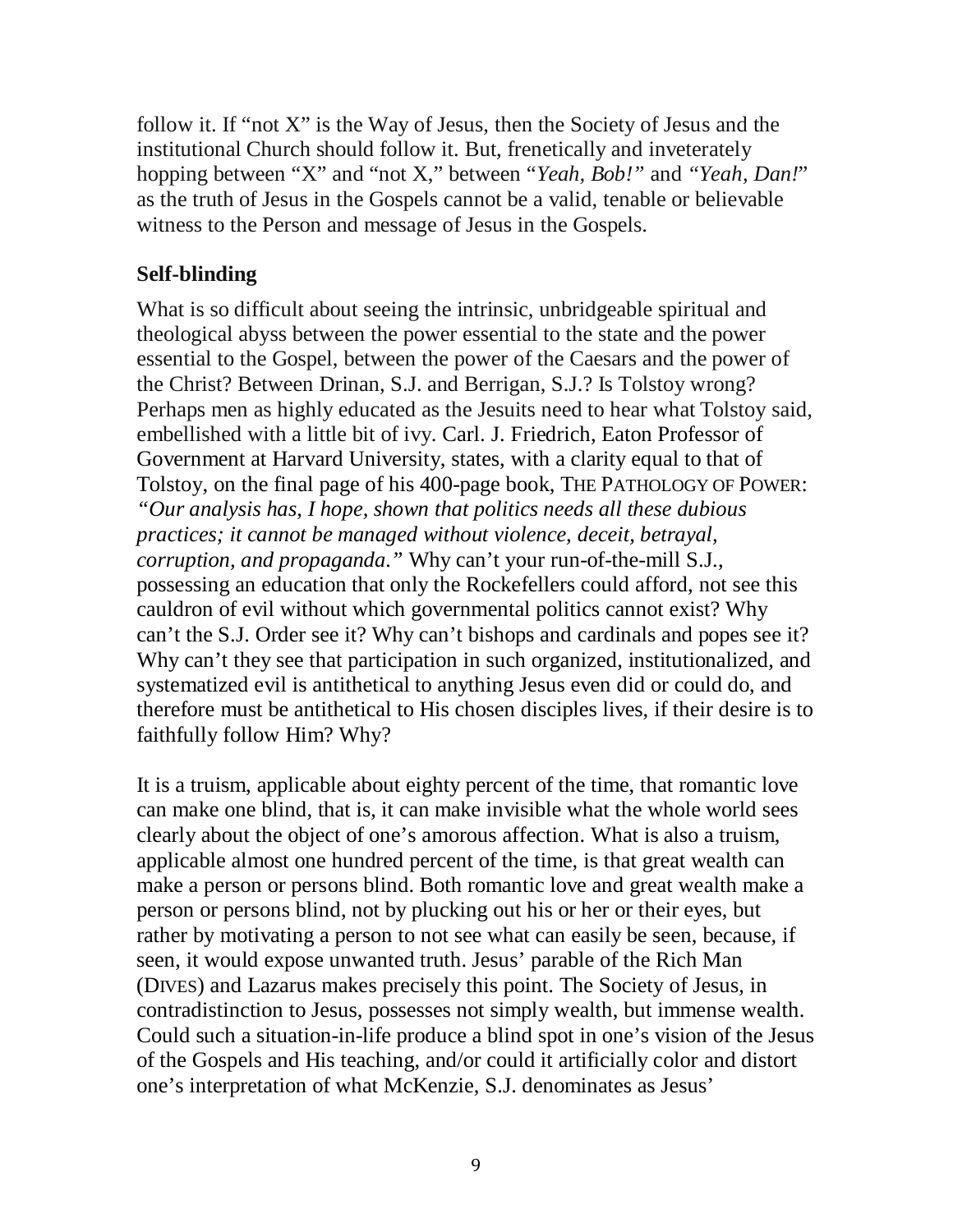"*unambiguous teaching*"—the rejection of violence?

### **Kudos and Monuments For the Dead Prophet, Not** *Metanoia*

The most pronounced example of the blinding capabilities of wealth and secular power in history is probably the institutional Church and what it became after the pagan Emperor Constantine began bestowing his largesse upon it, thereby grounding the Church of Jesus Christ in the things of Caesar. It first of all became an organization that had to defend the things of Caesar in the only manner in which they could be defended, namely as Caesar did, with the brutality and homicidal violence of secular power of every imaginable category. As William Langland wrote long ago (C. AD 1377) in one of the magnificent pieces of English Christian literature, THE VISION OF PIERS PLOWMAN,

*When the kindness of Constantine gave Holy Church endowments In lands and leases, lordships and servants, The Romans heard an angel cry on high above them 'This day dos ecclesiae has drunk venom And all who have Peter's power are poisoned forever.*

One of the methods by which the Jesuits and the institutional Church get away with supporting contradictory interpretations of Jesus' teaching as both being valid is to employ spin and to label Berrigan, S.J., and Christians like him, a "prophet." The designation is accurate Biblically, since prophecy discloses the nature and character of God and the implications of the divine nature and character for human thought and action. It is insight into the moral will of God and the reality of sin. Prophecy places the integrity of the one God above any national or patriotic consideration. But, publicly it places him in some hazy Biblical/secular Christian/humanistic compartment. It suggests that he is something other than an ordinary Christian Baptized as a prophet who, by the very design of his or her being, must live under a prior moral obligation to seek the truth and adhere to it if found. The word "prophet" as the designation for Berrigan, S.J., as is the case with the word "saint" as a designation for Dorothy Day, should be laid to rest, because it so easily can be employed as an excuse to evade personal moral responsibility and Gospel truth.

Berrigan, S.J. is a human being and Baptized Christian who, first and foremost, is a truth-teller, and the truth he tells is the truth of the Nonviolent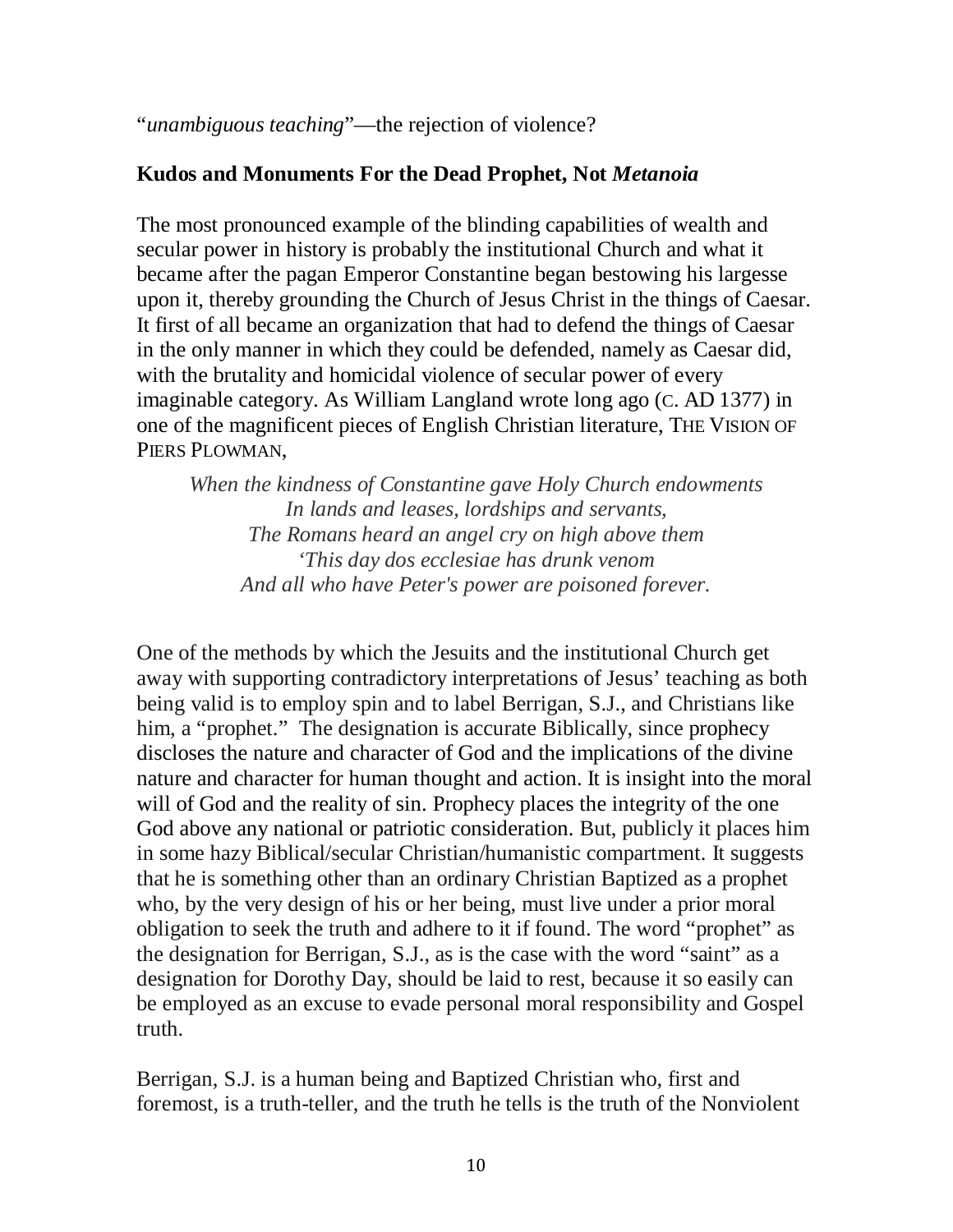Jesus of the Gospels and His Way of Nonviolent Love of friends and enemies as being the revelation and the manifestation of "the nature and character of God and the implications of the divine nature and character for human thought and action." If this is so, then Drinan, S.J. is a truth-twister, and the twist he gives to the truth of the Gospels turns it upside-down, making the cross into a sword. Such is the case with the overwhelming majority of Jesuits and Bishops, Religious Order and Diocesan priests I have met. They are Drinanesque dyed-in-the-lamb's wool truth-twisters on the issue of *"abdicating temporal power"* as Jesus did. They refuse to see or cannot see that "*to seek the way of political and temporal power would be nothing else than to place [themselves] under the dominion of those very forces of evil and chaos, which he had come out to the desert to conquer."* And, they find meaning in blinding others with their own blindness. Berrigan, S.J., however, is an eye opener to the moral will of God as revealed by Jesus and to evil passing-off itself as normalized good.

### **Is Jesus Credible and Trustworthy as the Communicator of the Truth of God?**

Yet it is as impossible to fully explain the mystery of a person or group deciding not to see the glaringly obvious as it is impossible to fully explain the mystery of iniquity. Hopping between the contradictory ideas of truth espoused by two Masters, serving one, then the other—regardless how well it is choreographed for purposes of personal peace of conscience and public consumption—is nevertheless evil. It may not be sin, if the hopping is done in non-culpable ignorance of the truth. But choosing to commit to an untruth, whether knowingly or unknowingly, always places the existence of a human being in the presence of unbeknownst jeopardy.

Berrigan, S.J was a truth-teller. Drinan, S.J. was a truth-twister. What makes the stakes so high in their truth-telling and truth-twisting is that they are high profile public Catholic, Christian, Jesuit media-attractors announcing opposing and contradictory Ways for the human being and for humanity, as the Way of Jesus, as the Way to follow Jesus, as the Way to do God's will as revealed by the Word (*Logos*) of God Incarnate, as the Way to overcome evil, sin, and death, and to enter into the Mystery of the Resurrection and Eternal Communion with God. These are the most dangerous issues in human existence to toy with and to misdirect people about—Christian or non-Christian. A person, an Order or a Church that teaches and promotes both "X" and "not-X," violence and nonviolence as the truth of God as